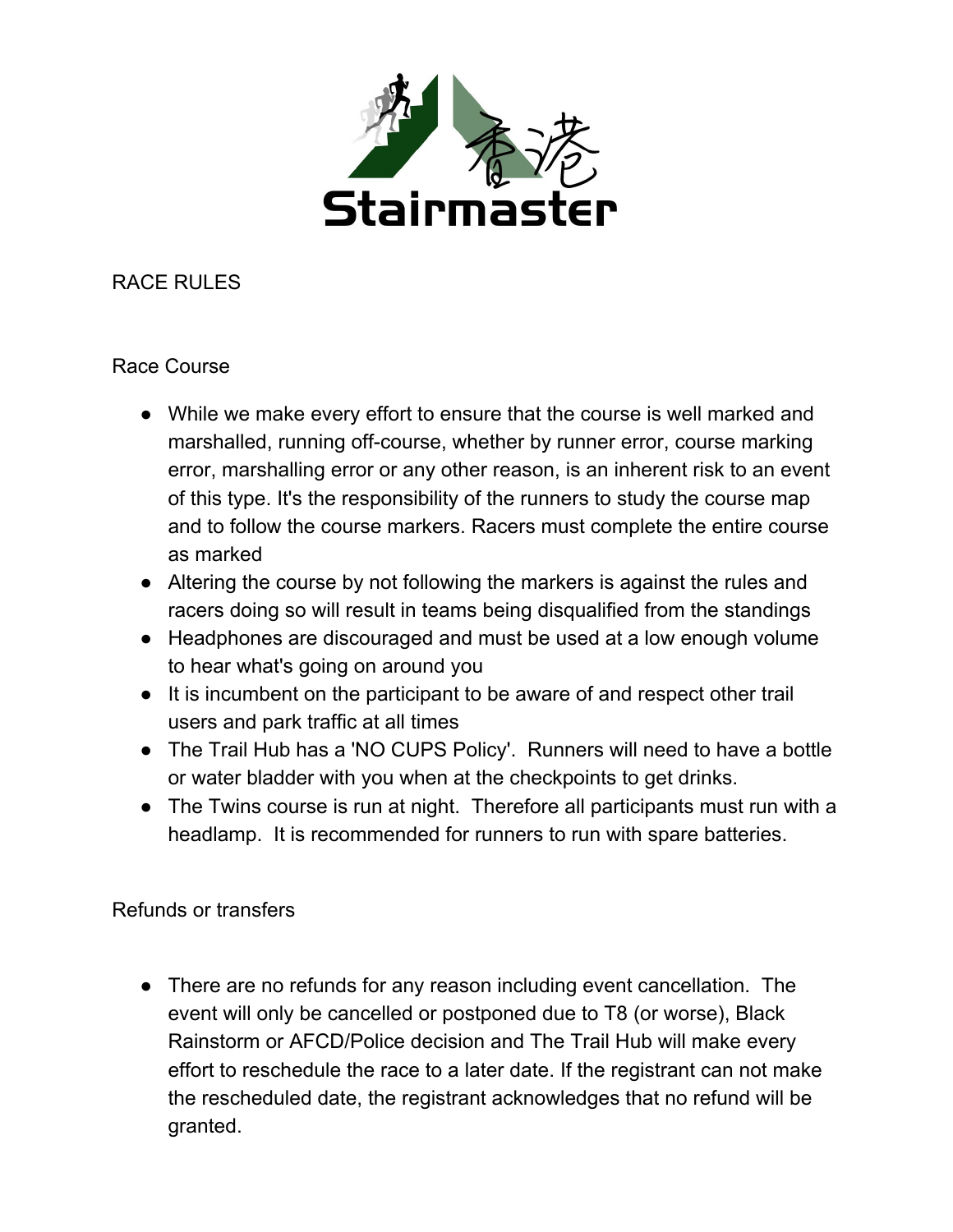- Transfers are possible through racematix.com till one week before the race day.
- Any transfer is subject to HK\$100 transfer fee by racematix.com. Please email contact@racematix.com for questions

## Participant Waiver

The registrants acknowledge participating at their own risk and hereby for themselves, heirs, executors and administrators, waive and release any and all rights and claims no matter how arising they may have as a result of having participated in this event including without limitation and negligence. They expressly confirm their understanding that the participation in this event is entirely at their sole risk and that the organizers and sponsors of the event, and their respective officers, employees, agents, and all volunteers or other persons engaged in the production of the event or otherwise associated with it shall have no liability for any damages sustained by them or any injury or loss, including personal or property loss, which they might suffer.

They acknowledge that their image may be recorded (by video or photograph) during the events. They agree to the use of their name and image in broadcasts, newspapers, brochures, promotional material and other media without compensation.

Race Course \*中文版僅限參考,詳情請以英文版本為主

我們盡最大努力確保比賽的路線標示清晰完整,但在這種類型的比賽中,選手會面 臨由於個人的疏忽,路標標示的偏差,志願者的無意的誤導或其他原因而導致偏離 比賽路線的風險。了解比賽的路線圖及比賽時遵循路標是每個選手的義務。選手如 果隨意更改路線將會被取消參賽。

為了參賽選手的安全起見,下列行為在比賽中是不准許的 :

不建議在比賽中使用iPods, mp3s, walkmans, 及耳機,如需要,請將音量調製適 中以便選手留意周圍發生的食事物;亦不建議帶寵物參加比賽。

選手將和其他遠足及越野單車人士一起使用越野徑。. The Trail Hub. 會盡最大努 力保證選手的安全及通知相關機構及人士有關我們的比賽。尊重使用越野徑的其他 的人士是選手义不容辞的责任,包括給其他人士讓路及當需要借過時請禮貌的通知 越野徑上的其他人士。